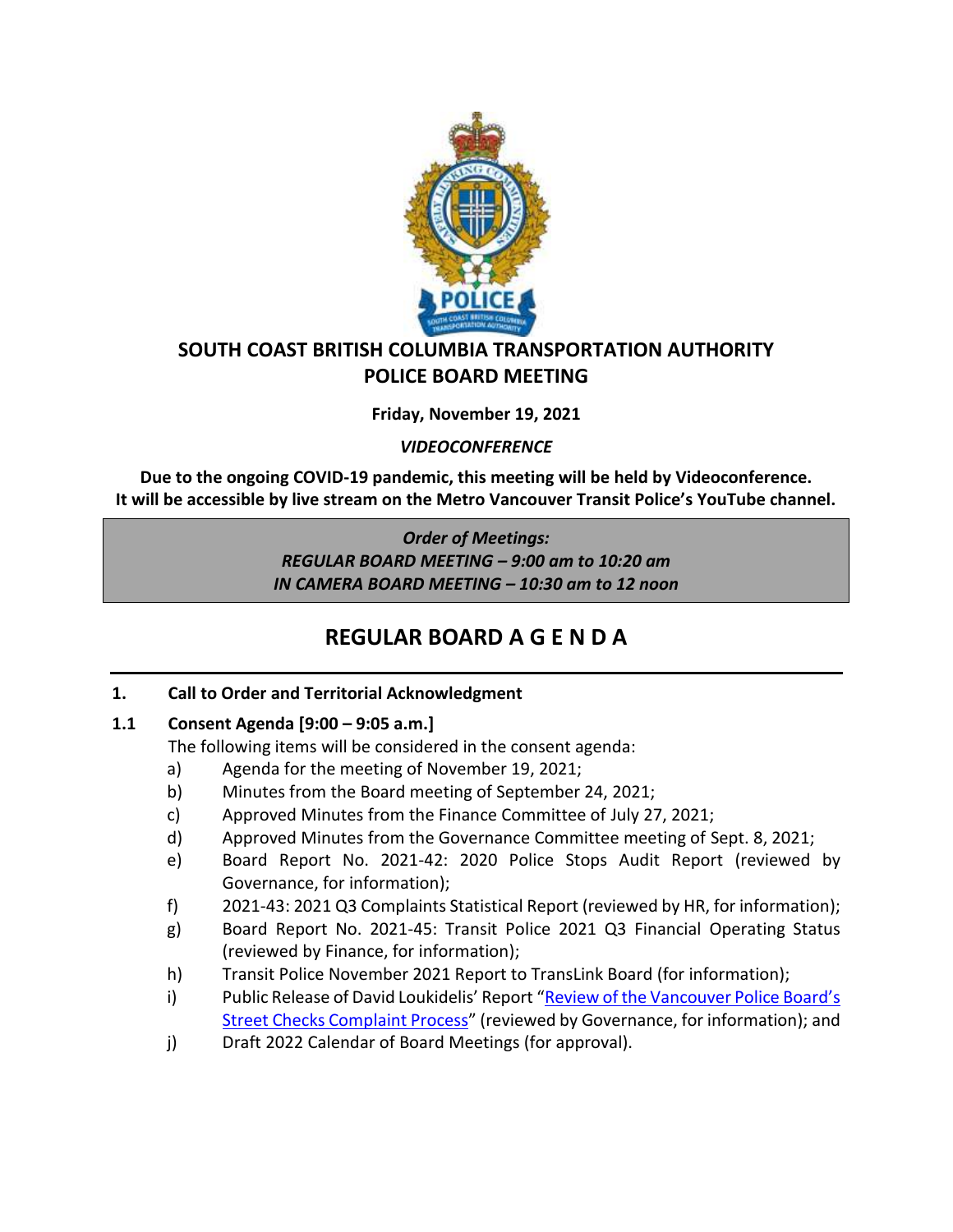## **1.2 RECOMMENDATION**

THAT the South Coast British Columbia Transportation Authority Police Board of Directors approves or receives for information the following items on the consent agenda:

- a) Agenda for the meeting of November 19, 2021;
- b) Minutes from the Board meeting of September 24, 2021;
- c) Approved Minutes from the Finance Committee of July 27, 2021;
- d) Approved Minutes from the Governance Committee meeting of Sept. 8, 2021;
- e) Board Report No. 2021-42: 2020 Police Stops Audit Report (reviewed by Governance, for information);
- f) 2021-43: 2021 Q3 Complaints Statistical Report (reviewed by HR, for information);
- g) Board Report No. 2021-45: Transit Police 2021 Q3 Financial Operating Status (reviewed by Finance, for information);
- h) Transit Police November 2021 Report to TransLink Board (for information);
- i) Public Release of David Loukidelis' Report ["Review of the Vancouver Police Board's](https://www2.gov.bc.ca/gov/content/justice/criminal-justice/policing-in-bc/publications-statistics-legislation/publications/independent-reports)  [Street Checks Complaint Process](https://www2.gov.bc.ca/gov/content/justice/criminal-justice/policing-in-bc/publications-statistics-legislation/publications/independent-reports)" (reviewed by Governance, for information); and
- j) Draft 2022 Calendar of Board Meetings (for approval).

## **1.3 Items Removed from the Consent Agenda [9:05 – 9:15 a.m.]**

Any item removed from the Consent Agenda will be considered individually in numerical order. A separate motion will be required to consider, receive and/or approve each item.

### **2. Public Delegations – Written Submissions**

Written submissions from members of the community.

## **2.1 Presentation: Greater Vancouver Association of the Deaf – Kimberly Wood [9:15 – 9:30 a.m.]**

The Board to receive a presentation from the former President of the Greater Vancouver Association of the Deaf. Ms. Wood is also a member of the Metro Vancouver Transit Police Chief's Community Council.

## **2.2 Presentation: Hate Crimes & Transit Police Response – Constable Shiraaz Hanif [9:30 – 9:45 a.m.]**

Neighbourhood Police Officer Constable Shiraaz Hanif to present some of the initiatives at Transit Police in response to hate crimes.

## **2.3 Chief Officer Information Report – Chief Officer [9:45 – 10:00 a.m.]**

Report from the Chief Officer to include the following:

- Mandatory Vaccination Announcement
- Administrative Services Division Update
- Operations Division Update